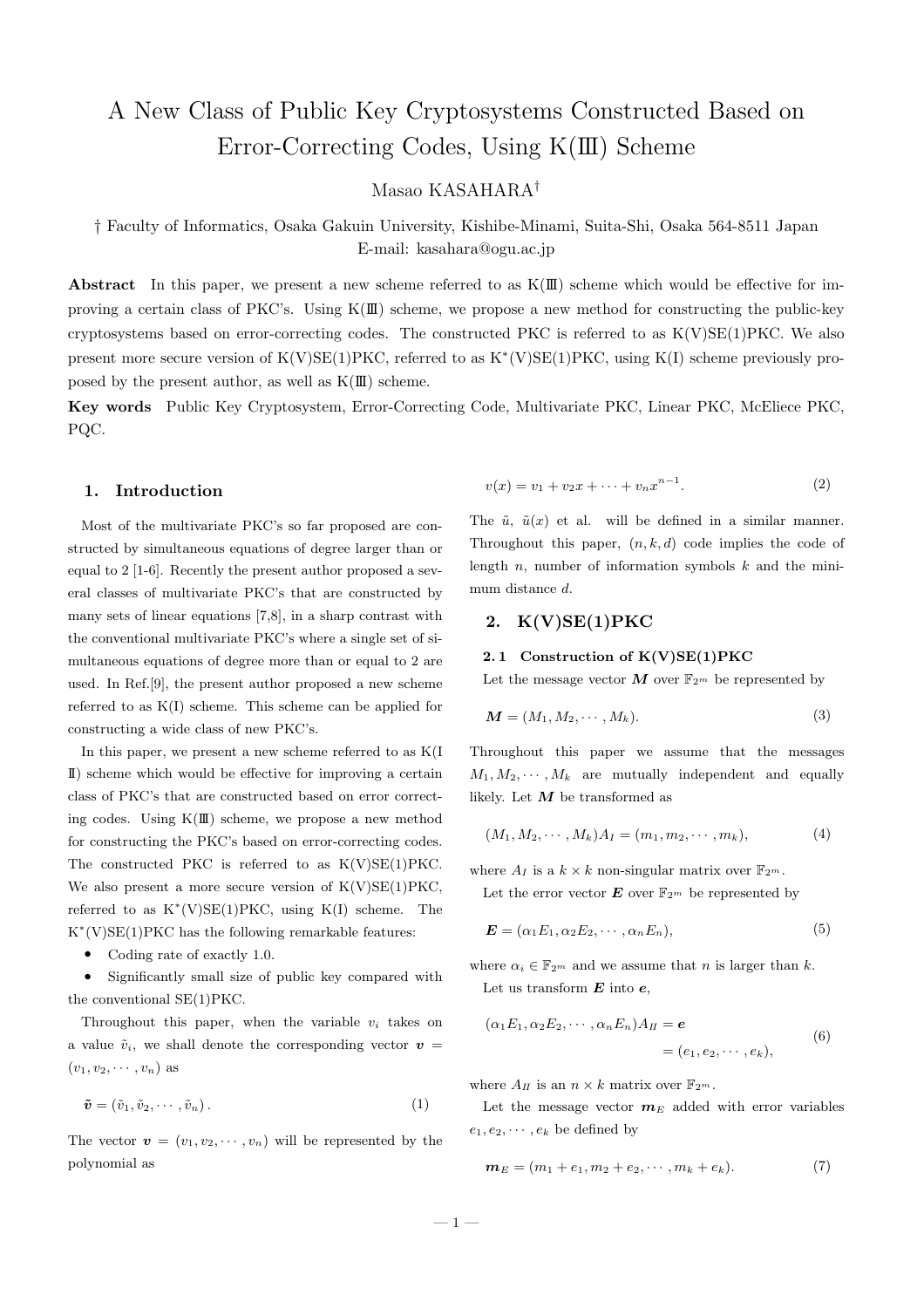We then encode  $m_E$  to a code word of an  $(n, k, d)$  code over  $\mathbb{F}_{2^m}$  as

$$
m_E(x)x^g \equiv r(x) \mod G(x),\tag{8}
$$

where  $G(x)$  is the generator polynomial of a cyclic code of degree  $g = n - k$  over  $\mathbb{F}_{2^m}$ .

We assume that the minimum distance of the code is given by  $2t + 1$ . Denoting  $r(x)$  in a vector form by  $(r_1, r_2, \dots, r_q)$ over  $\mathbb{F}_{2^m}$ , the code word  $w$  can be represented by

$$
\mathbf{w} = (r_1, r_2, \cdots, r_g, m_1 + e_1, \cdots, m_k + e_k). \tag{9}
$$

We then construct the word  $\boldsymbol{v}$  by adding the error vector  $\mathbf{E} = (E_1, E_2, \cdots, E_n)$  on  $\mathbf{w}$ :

$$
\mathbf{v} = \mathbf{w} + \mathbf{E}
$$
  
=  $(r_1 + \alpha_1 E_1, r_2 + \alpha_2 E_2, \cdots, r_g + \alpha_g E_g,$  (10)  
 $m_1 + e_1 + \alpha_{g+1} E_{g+1}, \cdots, m_k + e_k + \alpha_n E_n).$ 

We see that any component of  $\boldsymbol{v}$  consists of a linear equation in the variables  $M_1, M_2, \cdots, M_k$  and  $E_1, E_2, \cdots, E_n$ .

Remark 1: The error vector  $E = (\alpha_1 E_1, \alpha_2 E_2, \cdots, \alpha_n E_n)$  is useful for hiding the structure of the code  $w$ . Besides the w itself is further transformed to  $u_E$  using non-singular random matrix  $A_{III}$  over  $\mathbb{F}_{2^m}$ , as we see below.

Let us define  $K(\mathbb{I})$  scheme:

 $K(\mathbb{I})$  scheme: The process of obtaining the vector  $v$  from the message  $m_E$  is very useful, because it can improve the security or coding rate of a large class of PKC's that are constructed based on error correcting codes (See Fig.1).  $\Box$ 



Fig. 1  $K(\mathbb{I})$  scheme

Let us further define a similar but simplified scheme,  $K^*(I\!I\!I)$ scheme, in the following:

K ∗ (III) scheme: Let us first define a predetermined error vector  $e = (e_1, e_2, \dots, e_n)$  whose Hamming weight  $w(e) = t$ . Let the hashed vector of  $e$  be  $h(e) = (e'_1, e'_2, \dots, e'_k)$ . The vectors  $m_E, w, v$  are given in an exactly similar manner as those given from Eqs.(7), (9) and (10).  $\square$ 

The vector  $v$  is further transformed into  $u$ ,

$$
\mathbf{v}A_{III} = \mathbf{u}
$$
  
=  $(u_1, u_2, \cdots, u_n).$  (11)

We have the following set of keys:

| Public key: $\{u_i\}$ . |                                                                  |
|-------------------------|------------------------------------------------------------------|
|                         | Secret key: $A_I, A_{II}, A_{III}, G(x), \{\alpha_i\}, \{e_i\}.$ |

### 2. 2 Parameters

We see that  $u_i$  in Eq.(11) is a linear equation in the variables  $M_1, M_2, \cdots, M_k$  and  $E_1, E_2, \cdots, E_n$ . Thus, the total number of equations,  $N_E$ , and the total number of variables,  $N_V$ , are proved to be given by

$$
N_E = n = k + g \tag{12}
$$

and

$$
N_V = k + n = 2k + g \tag{13}
$$

respectively.

The size of the public key,  $S_{pk}$ , is given by

$$
S_{pk} = N_E \cdot N_V \cdot m
$$
  
=  $(k+g)(2k+g)m$ . (14)

The coding rate,  $\rho$ , is given by

$$
\rho = \frac{\text{number of information symbols}}{\text{length of ciphertext}} = \frac{k}{n}.\tag{15}
$$

### 2. 3 Encryption

The encryption can be performed by the following steps: Step 1: Letting the Hamming weight of  $\tilde{E}$  be denoted by  $w_H$  $(\tilde{E})$ , the sending end chooses nonzero  $\tilde{E}_i$ 's under the condition that

$$
w_H(\tilde{E}) = t \tag{16}
$$

in a random manner.

Step 2: The ciphertext  $c$  is given by

$$
c = (\tilde{u}_1, \tilde{u}_2, \cdots, \tilde{u}_n). \tag{17}
$$

 $\Box$ 

The component  $\tilde{u}_i$  is given by

$$
\tilde{u}_i = f_i^{(1)}(\tilde{M}_1, \tilde{M}_2, \cdots, \tilde{M}_k, \tilde{E}_1, \tilde{E}_2, \cdots, \tilde{E}_n),
$$
\n(18)

where  $f_i^{(1)}(*)$  implies a linear equation.

 $-2-$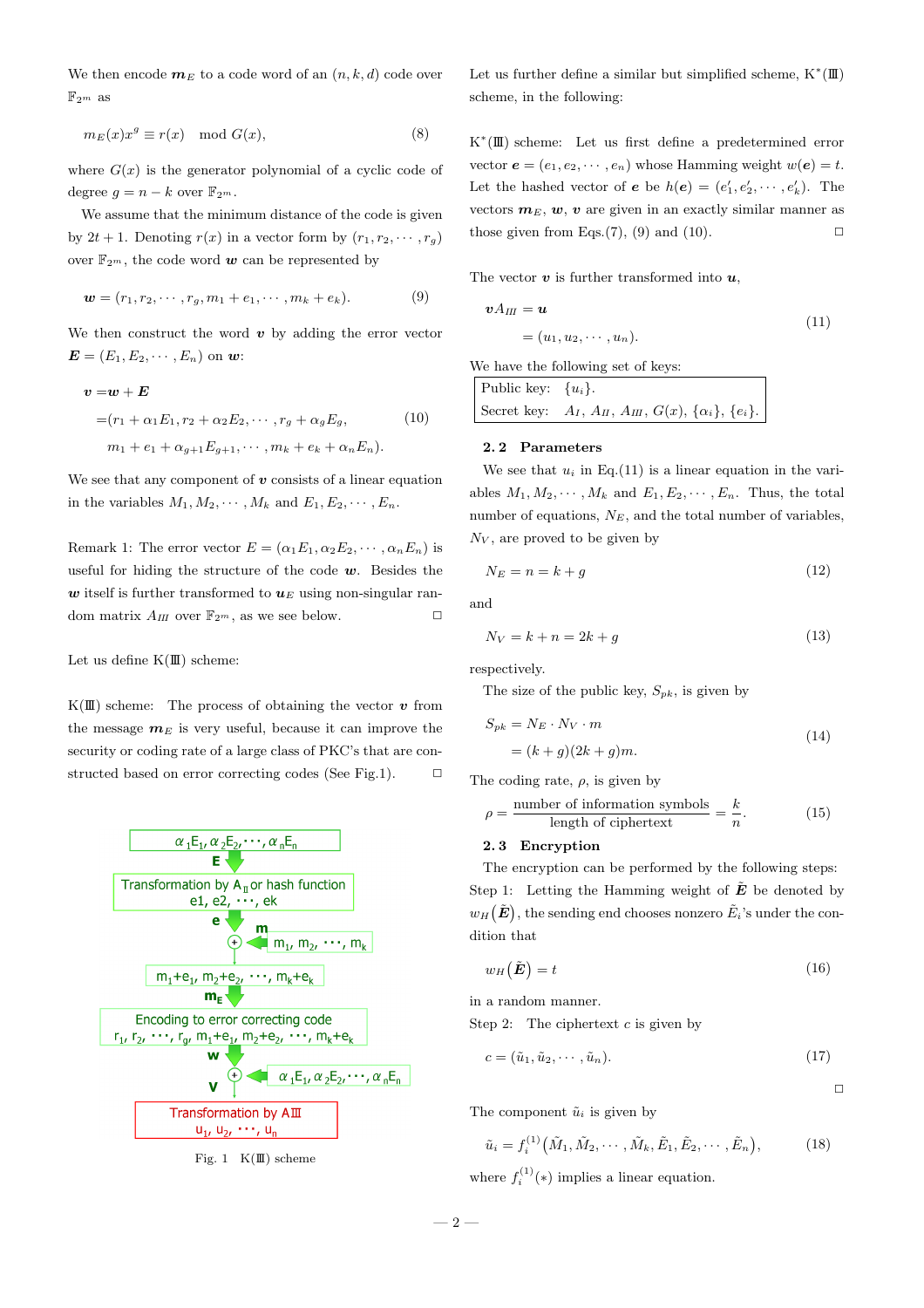### 2. 4 Decryption

The decryption can be performed by the following steps: Step 1: Given  $c = (\tilde{u}_1, \tilde{u}_2, \cdots, \tilde{u}_n)$ , the receiving end transforms c into the vector  $\tilde{\boldsymbol{v}}$ ,

$$
(\tilde{u}_1, \tilde{u}_2, \cdots, \tilde{u}_n) A_{III}^{-1} = \tilde{\boldsymbol{v}}
$$
  
=  $(\tilde{v}_1, \tilde{v}_2, \cdots, \tilde{v}_n).$  (19)

Step 2: Given  $\tilde{\boldsymbol{v}}$ , the error vector  $\tilde{\boldsymbol{E}} = (\alpha_1 \tilde{E}_1, \alpha_2 \tilde{E}_2, \cdots, \alpha_n \tilde{E}_n)$  $\alpha_n \tilde{E}_n$  can be successfully corrected, as  $w_H(\tilde{E})$  satisfies  $w_H(\tilde{\bm{E}}) = t$ , yielding  $\tilde{\bm{m}}_E$  and  $\tilde{\bm{e}} = (\tilde{e}_1, \tilde{e}_2, \cdots, \tilde{e}_k)$ .

Step 3: The vector  $\tilde{\mathbf{e}} = (\tilde{e}_1, \tilde{e}_2, \cdots, \tilde{e}_k)$  is subtracted from  $\tilde{\boldsymbol{m}}_E$ , yielding vector  $\tilde{\boldsymbol{m}}$ .

Step 4: The vector  $\tilde{\boldsymbol{m}}$  is inverse-transformed into the original message  $\tilde{M}$ .

$$
\tilde{\boldsymbol{M}} = (\tilde{M}_1, \tilde{M}_2, \cdots, \tilde{M}_k). \tag{20}
$$

 $\Box$ 

#### 2. 5 Security Considerations

In  $K(V)SE(1)PKC$ , we do not necessarily recommend to use the Goppa codes. Namely we believe that the use of the conventional code such as BCH code or Reed-Solomon code would cause no deterioration of security, in our proposed scheme.

The linear transformation matrices  $A_I$ ,  $A_{II}$ , and  $A_{III}$ would be effective to hide the code structure. Besides we add the following error vector  $\boldsymbol{E}$  on  $\boldsymbol{w}$ :

$$
\mathbf{E} = (\alpha_1 E_1, \alpha_2 E_2, \cdots, \alpha_n E_n), \tag{21}
$$

where  $\alpha_i \in \mathbb{F}_{2^m}$  is chosen in a random manner.

As  $E_i$  takes on the value in  $\mathbb{F}_{2^m}$  also in a random manner, the ambiguity of  $E_i$ ,  $h(E_i)$ , can be given by

$$
h(E_i) = \log_2 (2^m - 1) \text{ (bit)}.
$$
 (22)

In the examples given in this paper, the ambiguity of  $E$  will be chosen sufficiently large.

Remark 2: For  $m = 1$ , we let  $\alpha_i = 1$ ;  $i = 1, 2, \dots, n$ . Thus the entropy  $h(\alpha_i) = 0$  (bit).

The entropy of the vector  $E, h(E)$ , can be given by

$$
h(E) = {}_{n}C_{t}t \log_{2} (2^{m} - 1) \text{ (bit)},
$$
\n(23)

for  $m \geq 2$ .

Remark 3: The error vector  $E$  is added on  $w$  whose component is given by a linear combination of  $E_1, E_2, \cdots, E_n$ . We thus conclude that the error vector  $E$  having a large ambiguity is able to hide the structure of the code used. Furthermore  $w + E$  is transformed into u using  $A_{III}$  whose ambiguity can be given approximately by  $mn^2$  bit.  $\square$  One of the most strong attacks on  $K(V)SE(1)PKC$  would be the following attack.

$$
Attack I: Attack on E.
$$

On Attack I, we assume the following two cases.

Case I: Attack I successfully estimates a set of error free symbols in the ciphertext at k locations,  $S_1, S_2, \cdots, S_k$ .

Case II: Attack I successfully estimates  $t$  nonzero symbols of the error vector E.

Case I provides the  $k$  linear equations in  $k$  variables, yielding the message symbols  $m_1, m_2, \cdots, m_k$ . However each equation has an error component given by a linear combination of t errors. Let the probability that an error component consisted of t errors happens to be zero be denoted by  $P_E(0)$ . The  $P_E(0)$  is given by

$$
P_E(0) = 2^{-m} \tag{24}
$$

for sufficiently large  $t$ . The probability that Case I where k error components happen to be all zeros occurs,  $P_c(I)$ , is given by

$$
P_c(\mathbf{I}) = 2^{-mk}.\tag{25}
$$

In the examples given in Table 1, the probabilities  $P_c(I)$ 's are made to be sufficiently small.

The probability that the Case II occurs,  $P_c(\mathbb{I})$ , is given by

$$
P_c(\mathbf{I}) = \frac{1}{nC_t} (2^m - 1)^{-t}.
$$
 (26)

We shall also see that the probability  $P_c(\mathbb{I})$  is made sufficiently small in the examples in Table 1.

## 2. 6 Example

In Table 1, we resent several example of  $K(V)SE(1)PKC$ .

| Examples of $K(V)SE(1)PKC$ over $\mathbb{F}_{2^m}$ |                  |                                |           |                        |                  |               |                 |          |        |  |  |
|----------------------------------------------------|------------------|--------------------------------|-----------|------------------------|------------------|---------------|-----------------|----------|--------|--|--|
|                                                    | $\boldsymbol{m}$ | Code                           | $n, N_E,$ |                        | $\boldsymbol{k}$ | $n+k$ , $N_V$ |                 | $g, n-k$ |        |  |  |
| Example I                                          | 1                | KS[12]                         | 197       |                        | 101<br>293       |               |                 |          | 96     |  |  |
| Example $\mathbb I$                                | 1                | BCH[12]                        | 255       |                        | 147              | 402           |                 | 108      |        |  |  |
| Example $\mathbb{I}$                               | 8                | $S-RS^{*1}$                    | 128       |                        | 112              | 240           |                 | 12       |        |  |  |
| Example IV                                         | 8                | $S\cdot RS^{*1}$               | 64        |                        | 48               | 112           |                 | 16       |        |  |  |
|                                                    | $t_{i}$          | $P_c(I)$                       |           | $P_c(II)$              |                  |               | $S_{pk}$ (Kbit) |          | $\rho$ |  |  |
| Example I                                          | 13               | $3.94 \times 10^{-31}$         |           | $2.57\times10^{-18}$   |                  | 58            |                 | 0.512    |        |  |  |
| Example $\mathbb I$                                | 14               | $5.60 \!\!\times\!\! 10^{-45}$ |           | $2.55 \times 10^{-23}$ |                  | 197           |                 | 0.58     |        |  |  |
| Example $\rm I\!I\!I$                              | 6                | $1.89 \times 10^{-270}$        |           | $6.54 \times 10^{-25}$ |                  | 246           |                 | 0.875    |        |  |  |
| Example IV                                         | 8                | $2.53\times10^{-116}$          |           | $1.23\times10^{-29}$   |                  | 57            |                 | 0.75     |        |  |  |
| * <sup>1</sup> S.RS: Shortened Reed-Solomon code.  |                  |                                |           |                        |                  |               |                 |          |        |  |  |

In Table 1, we present two examples of  $K(V)SE(1)PKC$ over  $\mathbb{F}_{28}$ .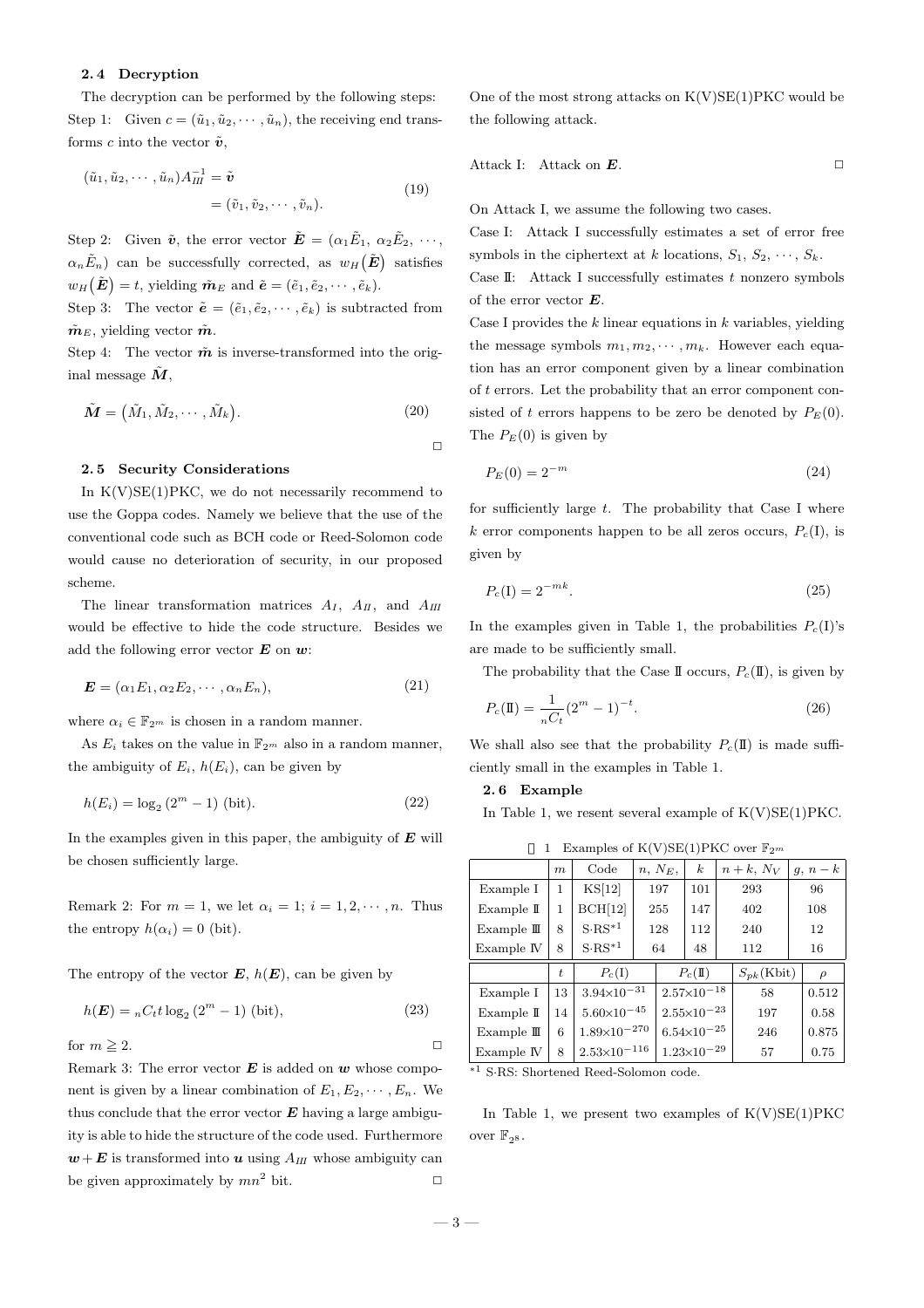# 3. Construction of  $K^*(V)SE(1)PKC$

# 3.1  $K^*(V)SE(1)PKC$

In Ref.[9], the present author proposed a new scheme that has successfully strengthened a class of public key cryptosystems. Based on the new scheme, referred to as K(I) scheme, a new class of public key cryptosystem,  $K(W)SE(1)PKC$ , is proposed in Ref.[9]. The  $K(W)SE(1)PKC$  has the following remarkable features:

• Simple process of decryption as it uses a small class of perfect codes such as (7,4,3) Hamming code.

• Coding rate of exactly 1.0.

• Significantly small size of public key compared with that of McEliece PKC presented in 1977.

In this section we present another class of PKC, K ∗ (V)SE(1)PKC, by applying K(I) scheme for K(V)SE(1)PKC. The principle of  $K(I)$  scheme is given in Fig.1. In  $K(I)$ scheme, we assume that the conditional entropy  $H(M|m_p)$ satisfies the following relation holds:

$$
H(M|m_P) \ge 80 \text{ bit.} \tag{27}
$$



Fig. 2 K(I) scheme

# 3.2  $K^*(V)SE(1)PKC$  based on  $(7,4,3)$  cyclic Hamming code

3. 2. 1 Construction

Using  $K(I)$  scheme, let us construct  $K^*(V)SE(1)PKC$ based on (7,4,3) cyclic Hamming code. Let us partition the message vector  $m$  into  $m_{ENC}$  and  $m_{PUB}$ 

$$
\mathbf{m}_{ENC} = (\mathbf{m}_1, \mathbf{m}_2, \cdots, \mathbf{m}_L), \tag{28}
$$

where  $m_i = (m_{i1}, m_{i2}, m_{i3}, m_{i4})$ , and

$$
\mathbf{m}_{PUB} = (m_{4L+1}, m_{4L+2}, \cdots, m_{4L+H})
$$
\n(29)

respectively.

The component  $m_i$  of  $m_{ENC}$  is encoded to (7,4,3) cyclic Hamming code. The  $m_{PUB}$  is publicized.

Let the error vector  $E_i$  be,

$$
E_i = (E_{i1}, E_{i2}, \cdots, E_{i7}).
$$
\n(30)

From  $E_i$  we obtain the error vector  $e_i$  in a similar manner as we have obtained  $e$  from Eq.(6).

Let the i-th component of  $m_{ENC}$ ,  $m_i$ , be encoded to the code word of (7,4,3) cyclic Hamming code, a member of the perfect codes, as

$$
\{m_i(x) + e_i(x)\}x^3
$$
  
=  $d_{i1} + d_{i2}x + d_{i3}x^2 \mod (1 + x + x^3)$  (31)  
 $\qquad \qquad ; i = 1, \cdots, L.$ 

The code word  $w_i$  is given by

$$
\mathbf{w}_i = (d_{i1}, d_{i2}, d_{i3}, m_{i1} + e_{i1}, \cdots, m_{i4} + e_{i4})
$$
  

$$
\vdots \quad i = 1, \cdots, L.
$$
 (32)

The  $w_i$  is added with  $E_i$ ,

$$
\boldsymbol{w}_i + \boldsymbol{E}_i = \boldsymbol{v}_i
$$
  
=  $(v_{i1}, v_{i2}, \cdots, v_{i7}).$  (33)

The word  $v_i$  is then transformed into  $u_i$ ,

$$
\mathbf{v}_i A_W = \mathbf{u}_i
$$
  
=  $(u_{i1}, u_{i2}, \cdots, u_{i7}),$  (34)

where  $A_{IV}$  is a  $7 \times 7$  nonsingular matrix.

Letting  $A_V$  be an  $H \times 7L$  matrix over  $\mathbb{F}_2$ , the message  $m_P$ is transformed as

 $(m_{4L+1}, \cdots, m_{4L+H})A_V = (\lambda_1, \lambda_2, \cdots, \lambda_L),$  (35)

where  $\lambda_i$  is

$$
\lambda_i = (\lambda_{i1}, \lambda_{i2}, \cdots, \lambda_{i7}). \tag{36}
$$

Let  $u_i$  be defined as

$$
\mathbf{y}_i = \mathbf{u}_i + \mathbf{\lambda}_i \ (i = 1, \cdots, L). \tag{37}
$$

$$
\begin{aligned}\n\text{Public Key:} \quad & \{m_{4L+1}, \cdots, m_{4L+H}\}, \{\boldsymbol{y}_i\} \\
\text{Secret Key:} \quad & A_I, \ A_{II}, \ A_{IV}, \ A_{V}, \{\boldsymbol{u}_i\}, \{\boldsymbol{\lambda}_i\}\n\end{aligned}
$$

3. 2. 2 Encryption and Decryption The ciphertext  $c$  is given by

$$
\mathbf{c} = (\tilde{\mathbf{m}}_P, \tilde{\mathbf{y}}_1, \tilde{\mathbf{y}}_2, \cdots, \tilde{\mathbf{y}}_L). \tag{38}
$$

Because the component of  $\tilde{\mathbf{y}}_i$  is a linear combination of the message variables  $\tilde{M}_1, \tilde{M}_2, \cdots, \tilde{M}_k$  added with error vector  $\tilde{\mathbf{e}}_i$ , the encryption can be performed fast.

The decryption can be performed in an exactly similar manner as in Ref.[9]. The decryption can be performed by (1) Linear transformations by  $A_I^{-1}$ ,  $A_{II}^{-1}$ ,  $A_{IV}^{-1}$ , and  $A_{V}^{-1}$ ,

(2) Single error correction for (7,4,3) cyclic Hamming code. We see that the decryption is also simple and can be performed fast.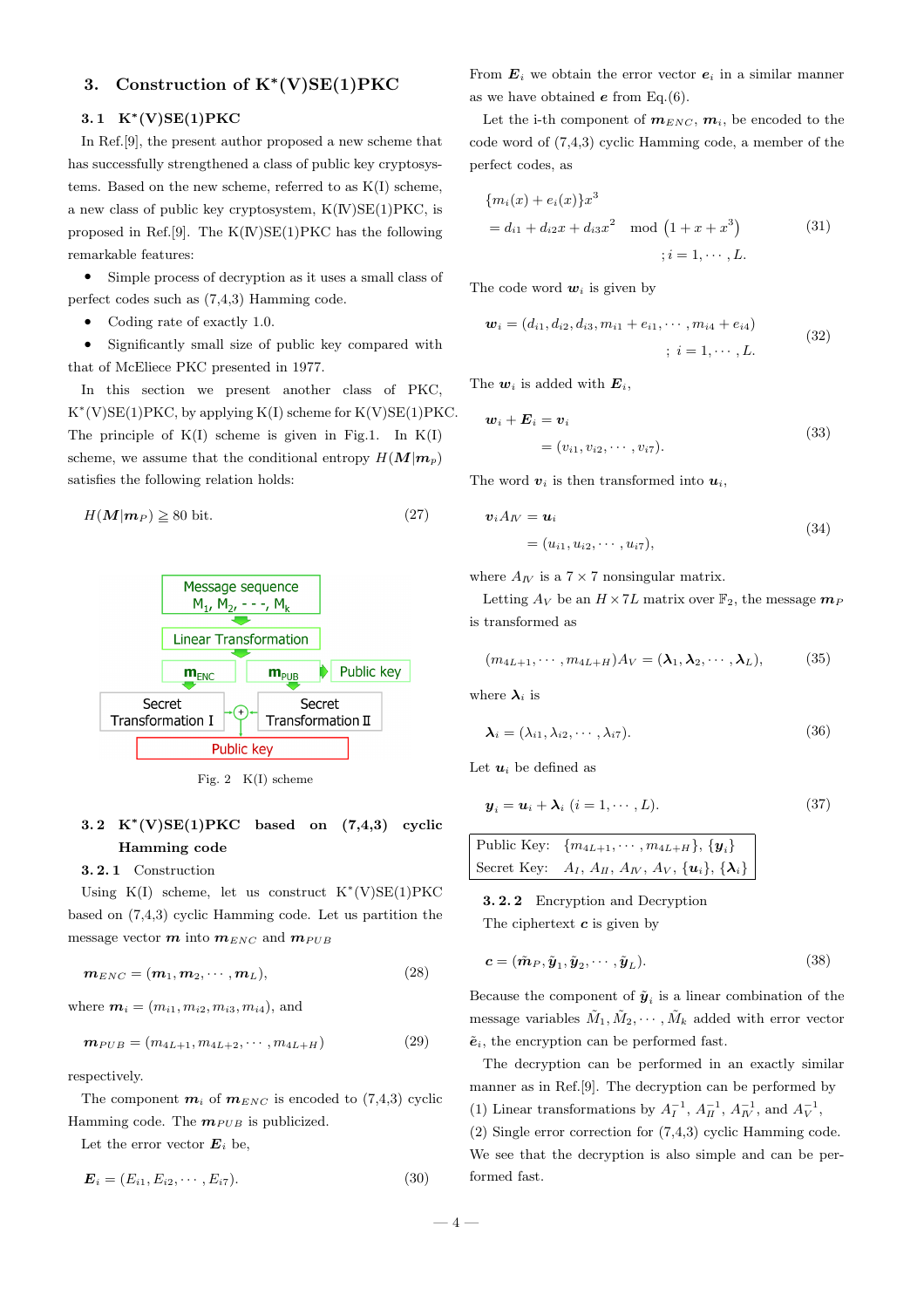### 3. 2. 3 Security Considerations

From the given ciphertext,  $\tilde{m}_{4L+1}, \cdots, \tilde{m}_{4L+H}$  are given as they are. However it should be noted that the total number of equations in  $m_{4L+1}, \cdots, m_{4L+H}, N_E$ , is significantly smaller than the total number of the variables,  $N_V = n$ . Namely,  $N_V \gg N_E$ . Thus the most powerful attack on K ∗ (V)SE(1)PKC would be the following attack:

Attack II: Given the ciphertext, Attack II estimates an error symbol from the given  $\tilde{\mathbf{y}}_i$   $(i = 1, \cdots, L)$ .

Let us assume that H and L are given by  $H = 80$  and  $L = 16$ respectively. Let  $P(C_{\text{EST}})$  be the probability that 4 components of  $w_i$  are estimated correctly when  $\tilde{y}_i$  is given. The probability  $P(C_{\text{EST}})$  is evidently given by

$$
P(C_{\text{EST}}) \le \left(\frac{1}{2}\right)^4. \tag{39}
$$

The probability that the correct estimation can be performed for all of the  $y_i$ 's is given by

$$
\left[ P(C_{\text{EST}}) \right]^L \le \left( \frac{1}{16} \right)^{16} = 5.42 \times 10^{-20},\tag{40}
$$

sufficiently small value. We thus conclude that K ∗ (V)SE(1)PKC is secure against the Attack II.

Attack  $\mathbb{II}$ : Given the ciphertext, Attack  $\mathbb{II}$  discloses the message  $\tilde{m}_i$  using the decoding table of a very small size.  $\Box$ 

The  $w_i$  takes on only  $2^4$  values. However  $\lambda_i$  is added on  $w_i$ ,  $u_i$  takes on one of the  $2^7$  values equally likely. Consequently  $K^*(V)SE(1)PKC$  is secure against the Attack  $\mathbb{II}$ .

### 3. 3 Parameters

Let us assume that  $H = 80$  and  $L = 16$ , then  $N_E$ ,  $N_V$ , and  $S_{PK}$  are given as

$$
N_E = H + 7L = 192,\t(41)
$$

$$
N_V = n = 4L + H = 146,\t(42)
$$

and

$$
S_{PK} = N_E \cdot N_V = 28.0 \text{ Kbit},\tag{43}
$$

respectively.

We see that the size of public key is smaller than 524 Kbit of the McEliece PKC by a factor of 18.

Let us append an additional message sequence  $M_A$  =  $(M_{n+1}, M_{n+2}, \cdots, M_{n+3L})$ . It should be noted that when the message variables are mutually independent and equally likely, any error symbol  $e_{ij}$   $(j = 1, \dots, 7)$  can be substituted by a set of additional meesage  $\mathbf{M}_{i}^{A} = (M_{i1}, M_{i2}, M_{i3})$ without deteriorating the security of K<sup>\*</sup>(V)SE(1)PKC, yielding the improvement of the coding rate. Letting  $M_i^A$  =

 $(M_{i1}, M_{i2}, M_{i3})$ , in the substitution,  $\mathbf{M}_i^A$  is read as the natural binary number. For example, when  $M_i^A = (011)$ ,  $M_i^A$ is read as  $\left| \mathbf{M}_i^A \right| = 3$ . With this transformation  $\mathbf{M}_i^A$  is substituted by an error  $x^{\vert} M_i^A \vert^{-1}$  for  $1 \leq \vert M_i^A \vert$ stituted by an error  $x \vert M_i^A \vert^{-1}$  for  $1 \leq \vert M_i^A \vert \leq 7$ . For  $|\mathbf{M}_i^A|=0, e_i$  takes on the value 0. The coding rate  $\rho$  is given by

$$
\rho = \frac{N_V}{N_E} = 1.0,\tag{44}
$$

It should be noted that with the substitution coding rate of exactly 1.0 is achieved.

# 3.4  $K^*(V)SE(1)PKC$  based on  $(3,1,3)$  code

In an exactly similar manner in the preceding subsection, a simpler scheme can be constructed based on  $(3,1,3)$  cyclic Hamming code, the smallest error correcting code but a perfect code over  $\mathbb{F}_2$ . Let  $m_i$ , the i-th component of  $m_E$ , be encoded to the code word of (3,1,3) cyclic Hamming code as

$$
(m_i + e_i)x^2 = d_{i1} + d_{i2}x \mod (1 + x + x^2).
$$
 (45)

The word  $v_i$  is given by

$$
v_i = w_i + E_i. \tag{46}
$$

Letting  $H = 60$  and  $L = 64$ , the probability  $P(C_{\text{EST}})$  and  $[P(C_{\text{EST}})]^L$  are given by

$$
P(C_{\text{EST}}) = \frac{1}{2} \tag{47}
$$

and

$$
[P(C_{\text{EST}})]^{L} = \left(\frac{1}{2}\right)^{64} = 5.42 \times 10^{-20}
$$
 (48)

respectively.

The  $N_E$ ,  $N_V$ ,  $S_{PK}$  and  $\rho$  are given by

$$
N_E = H + 3L = 252,\t(49)
$$

$$
N_V = n = H + L = 124,\t\t(50)
$$

$$
S_{PK} = N_E \cdot N_V = 31.2 \text{ Kbit},\tag{51}
$$

and

$$
\rho = 1.0 \tag{52}
$$

by the substitution.

## 4. Conclusion

We have presented a new class of PKC, referred to as  $K(V)SE(1)PKC$ . We have shown that the  $K(V)SE(1)PKC$ can be made sufficiently secure against the attack based on linear transformations. We have also presented K ∗ (V)SE(1)PKC based on the members of the class of perfect codes, using  $K(I)$  scheme. The  $K^*(V)SE(1)PKC$  has the following remarkable features:

• Coding rate of exactly 1.0.

• Small size of public key compared with the conventional SE(1)PKC.

The author is thankful to the support of SCOPE.